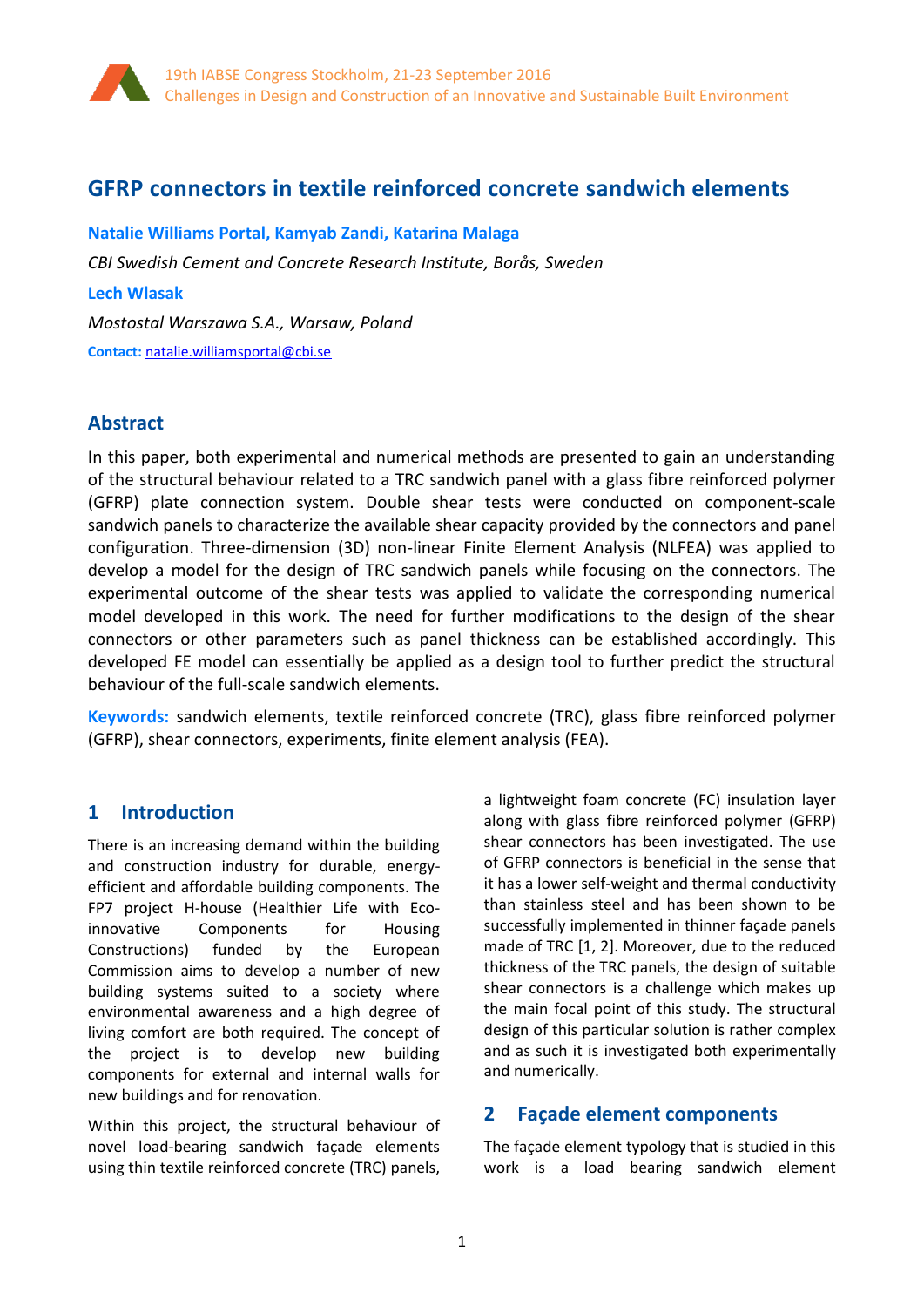composed of TRC and FC. The intention is that the inner TRC panel is designed to bear the imposed vertical loads along with its self-weight, while a thinner TRC panel is included as a facing layer. The FC core, a cementitious-based material, is included as the insulation layer. [Figure 1](#page-1-0) provides an overview of the geometry of the TRC-FC façade element.



<span id="page-1-0"></span>*Figure 1. Overview of TRC-FC sandwich element concept*

### **2.1 Materials**

#### 2.1.1 Textile reinforced concrete

TRC is an innovative high performance composite material which has been demonstrated to be a promising alternative for façade panel solutions. The TRC applied in this work consisted of a selfcompacting fine-grained concrete matrix  $(d_{\text{max}} = 4$ mm) reinforced by an epoxy coated bi-axial 2D carbon textile fabric (SOLIDGRID Q90-CEP-21, A = 85 mm<sup>2</sup>/m). The primary benefit of replacing conventional steel reinforcement with noncorrosive textile fabric allows for the reduction of the concrete cover thus leading to thinner panels. Furthermore, the dead weight of the TRC panel can also be decreased due to the lower density of the carbon textile fabric ( $\rho = 1800 \text{ kg/m}^3$ ).

### 2.1.2 Foam concrete

FC is a cementitious based material composed mainly of cement, water and foam. It has a range of applications, primarily as filling material, ground insulation and pavement sublayer. In order to be used as a high performance insulation material for building applications, very low density FC was developed ( $\rho_{\text{dry}} = 120 \text{ kg/m}^3$ ). Given the high volume of foam, the main challenge was to guarantee that the cementitious matrix set quickly to sustain the porous structure without collapse of the foam. For this purpose, a binder system based on calcium-sulfo-aluminate cement was chosen.

The successful incorporation of aerogels into FC allowed for a thermal conductivity of 30 mW/m·K.

### 2.1.3 GFRP connectors

Flat connectors made of stainless steel paired with reinforcement bars are typically incorporated into sandwich panels as so-called supporting anchors to carry vertical loads resulting from dead load, horizontal loads from wind and warping as well as eccentric loads [\[3\]](#page-7-2). In this work, the modification of this conventional flat anchor has been attempted using an alternative material, namely GFRP, for both the anchor and associated reinforcement bars. More specifically, the plate connector, exemplified in [Figure 2,](#page-1-1) is made in an infusion process of E-glass textiles and epoxy resin. Composite bars are pultruded from E-glass direct rovings impregnated with epoxy resin.



<span id="page-1-1"></span>*Figure 2. Illustration of the GFRP flat connector*

The plate connector was initially evaluated as a bolted connection using a FE model developed in ESAComp (v. 4.4.0), whereby the bearing capacity of one bar was estimated to be 4,14 kN. Several laminates were calculated to determine the optimal construction of the plate. Moreover, two alternatives, denoted as Alternative 1 and 2, were investigated in this work. Alternative 2 fundamentally has the same geometry as Alternative 1, yet it encompasses a core material (PVC foam) in the web of the connector. Four reinforcement bars were included on either side of the plate.

## **2.2 Structural behaviour**

Precast concrete sandwich elements typically consist of three segments: an external facing layer (facing or wythe), a thermal insulation, and an internal layer (wythe). The design and production of these three layers can be made to achieve non-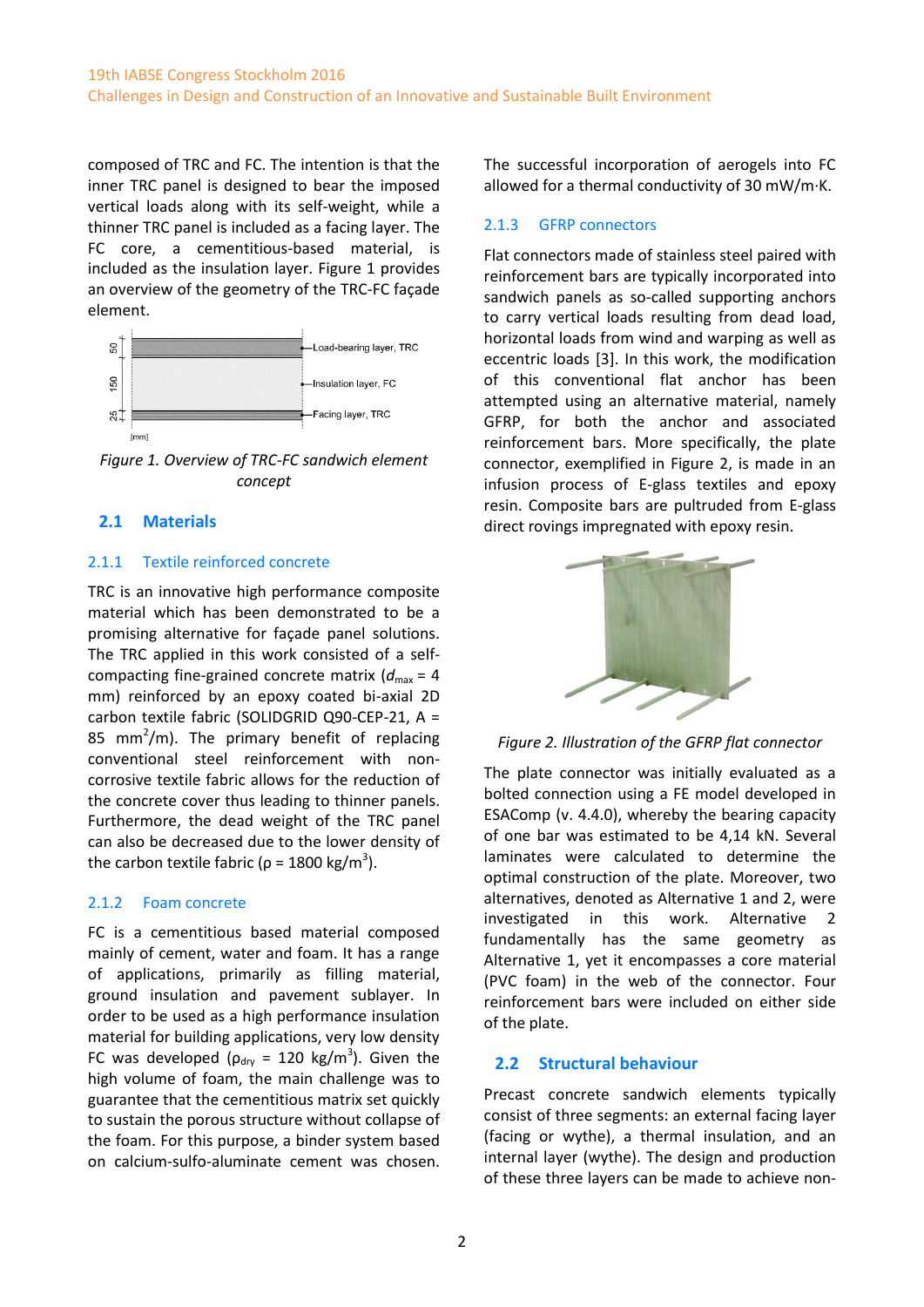composite, partially composite or fully composite behaviours. Non-composite signifies that the facings are independent of each other, while partially composite elements in part transfer shear stresses by means of ties connecting the wythes. As for composite elements, the facings are designed to resist loads as a unit, i.e. fullcomposite action; accordingly, full shear transfer occurs between the facings [\[4\]](#page-7-3). In the developed TRC-FC solution, the structural behaviour highly depends on the strength and stiffness of the incorporated GFRP connectors due to the inherent low stiffness of the FC and minimal thickness of the facings. It is to say that this solution will perform as a partially composite sandwich element. In view of that, the interfacial bond between the FC and TRC panels and the contribution of the core stiffness are considered to be insignificant in the accompanying experimental work and FE-analysis. Furthermore, the level of composite action, i.e. range between non-composite and fully composite, pertaining to the TRC-FC elements will be determined in terms of bending stiffness and strength experimentally using four-point bending tests in future work.

# **3 Shear test of sandwich element**

The purpose of conducting shear tests on the TRC-FC sandwich element was to be able to characterize the shear capacity of the given shear connectors embedded in the sandwich element. It is anticipated that the connector design will be further optimized and the structural behaviour understood using this test method coupled with the FE-modelling presented.

### **3.1 Test parameters**

#### 3.1.1 Specimens

The test specimens were configured as a symmetrical double sided specimen whereby two sandwich elements, as per the thicknesses in [Figure 1,](#page-1-0) were joined at the inner load bearing layer. The thickness of the inner load bearing layer thus amounted to 100 mm. The double shear test is useful as it helps minimize the possible eccentricity of the applied shear load. The specimen geometry and placement of the connectors are illustrated in [Figure 3.](#page-2-0) The FC core was excluded from the test specimens to simulate a worst case scenario such that the FC was assumed to have no contribution to the shear transfer. Moreover, it was found necessary to incorporate four connectors to further stabilize the specimen system and displacement measurements of the middle panel.



*Figure 3. Geometry of test specimen*

<span id="page-2-0"></span>The elements were denoted according to the connector alternative incorporated in the specimen, i.e. Alternative 1 (A1-X) and Alternative 2 (A2-X). Three specimens of each variation were tested to obtain a representative average behaviour.

### 3.1.2 Setup

The double shear test setup was partly based on similar studies related to shear testing of connectors in TRC sandwich elements, refer to [\[1,](#page-7-0) [5\]](#page-7-4). The shear tests were conducted in this work using a servo-mechanical testing machine (Instron 1195) and the force was recorded by a load cell with a rated capacity of 100 kN. The sandwich specimen was secured into place using a supporting frame made of hollow steel sections which clamped the top and bottom outer TRC panels respectively (see [Figure 4\)](#page-3-0). This so-called frame also rotationally restrained the outer panels, while the testing table restrained vertical movement. The load *P* was evenly distributed to the middle TRC panel via a square hollow steel section acting as a loading beam. The relative displacement was measured on either side of the centre of the middle TRC panel using two linear variable differential transformers (LVDT). The front and back displacement values were compared and it was found suitable to take an average displacement, as further discussed in Section 3.2. The force and deformation were recorded in a data acquisition system with a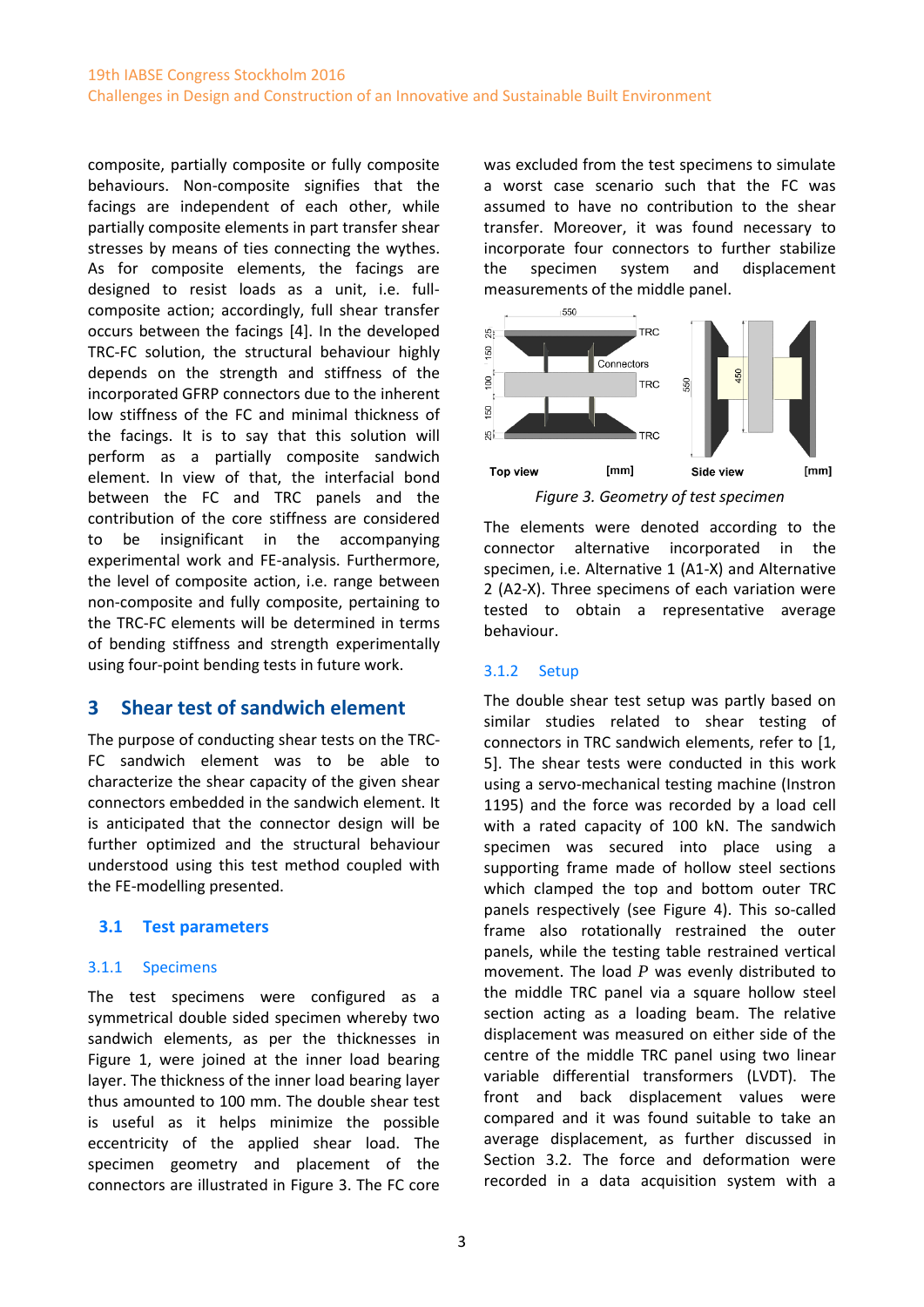sampling rate of 10 Hz. The specimens were generally preloaded by a force of 1,5-2,0 kN to allow for the stabilization of the LVDT readings. The tests were controlled by the displacement rate of 0,5 mm/min.



hollow section Supporting Connectors

Supporting

<span id="page-3-0"></span>*Figure 4. Overview of double shear test setup*

#### **3.2 Test results**

The shear tests of the sandwich elements were evaluated based on the maximum load, average relative displacement of the middle panel, crack pattern and failure mode. When comparing the load versus average displacement for both Alternatives 1 and 2, it can be generally stated that a similar pre-peak behaviour was observed with the exception of A1-1. The deviation of the initial stiffness for A1-1 is thought to be due to the imperfect placement of the textile reinforcement fabric to the outer surfaces of the middle panel, which in turn minimized the embedment depth of the connector causing premature surface spalling. Moreover, there is a deviation in the maximum load values,  $P_{\text{max}}$ , which could be largely a result of production flaws of the connectors and panels.



*Figure 5. Load versus average displacement for Alternatives 1 and 2*

A summary of the main experimental results for all tested specimens are provided in [Table 1.](#page-3-1) The maximum load and corresponding average displacement are presented. As well, the utilized shear capacity per bar in a connector was estimated using a linear shear stress distribution model for a connector as illustrated in [Figure 6.](#page-3-2) It can be seen that the largest deviation is indeed observed for the maximum load values. As well, the average utilized capacity of the bar amounts to approximately 75-85% of the bearing capacity estimated numerically (4,14 kN).

<span id="page-3-1"></span>

| Specimen   | Max load,<br>$P_{\text{max}}$ [kN] | Average<br>displacement,<br>$u_{\text{ave}}$ at $P_{\text{max}}$<br>[mm] | <b>Utilized</b><br>capacity<br>per bar,<br>R [kN] |
|------------|------------------------------------|--------------------------------------------------------------------------|---------------------------------------------------|
| $A1-1$     | 51,4                               | 0,3                                                                      | 3,2                                               |
| $A1-2$     | 64,8                               | 1,3                                                                      | 4,1                                               |
| $A1-3$     | 52,0                               | 0,9                                                                      | 3,3                                               |
| Avg(stdev) | 56,1(7,6)                          | 0,8(0,5)                                                                 | 3,5(0,5)                                          |
| $A2-1$     | 54,4                               | 1,1                                                                      | 3,4                                               |
| $A2-2$     | 49,0                               | 1,0                                                                      | 3,1                                               |
| $A2-3$     | 46,4                               | 0,9                                                                      | 2,9                                               |
| Avg(stdev) | 49,9(4,1)                          | 1,0(0,1)                                                                 | 3,1(0,3)                                          |



<span id="page-3-2"></span>*Figure 6. Load distribution and linear shear stress distribution across a connector*

It was of further interest to compare the displacement measurements of the two LVDTs over the course of testing. The results related to specimen A2-2 are exemplified in [Figure 7](#page-4-0) yet a similar trend was noted for all specimens. A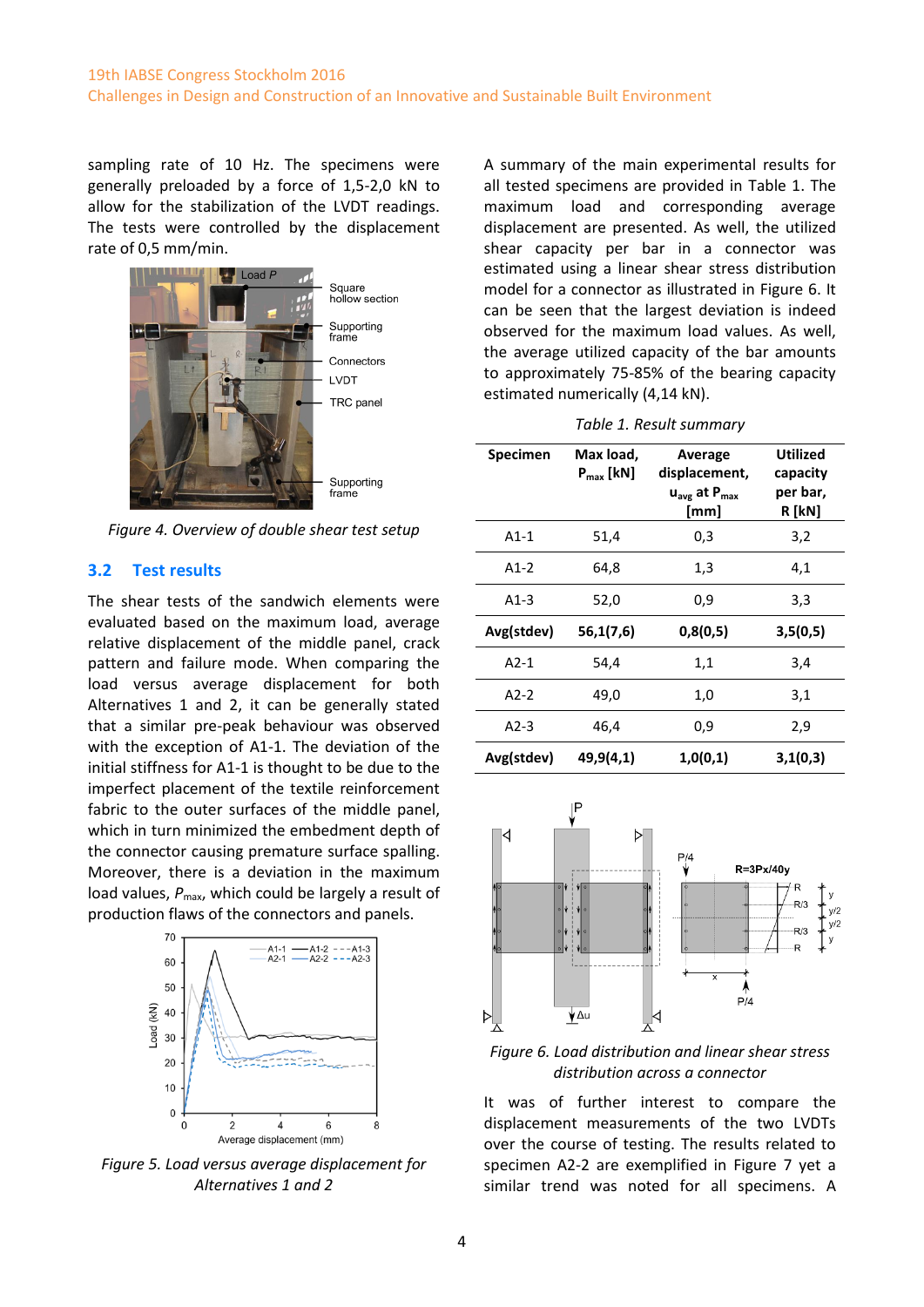### 19th IABSE Congress Stockholm 2016 Challenges in Design and Construction of an Innovative and Sustainable Built Environment

minimal discrepancy between the measurements was noted for the pre-peak, while there was no difference at  $P_{\text{max}}$  and slightly after this point. Thereafter, the non-linear behaviour initiated which caused a larger yet still minimal difference between the displacement values due to the introduction of certain eccentricities in the specimen, i.e. cracking, spalling.



<span id="page-4-0"></span>*Figure 7. Example of time versus displacement* 

The main failure mechanism was marked by concrete cracking for all specimens which can signify that the connectors had a superior bearing capacity to that of the given sandwich element system. To further utilize the capacity of the connectors, the design of the sandwich element can be altered in terms of the panel thickness of and/or reinforcement ratio; alternatively, the connectors could be further optimized. Taking a closer look at specimen A2-2 in *[Figure 8](#page-4-1)*, damage to the specimen initiated in the form of spalling at the bottom edges of the connectors on the inside of the middle panel, which was followed by horizontal cracking at the bottom edge of the connectors on the outer panels. These failure mechanisms were comparable in all tests.



Figure 8. Typical failure mechanisms (A2-2)

## <span id="page-4-1"></span>**4 Modelling**

A multi-level structural analysis of sandwich panels has been proposed in Miccoli *et al.* [6] which is based on the multi-level structural assessment strategy for reinforced concrete bridge deck slabs developed in Plos *et al.* [7]. The first level of structural analysis starts with an initial design using simplified analysis methods. However, for an in-depth evaluation of a design as well as optimization of a design, more advanced structural analyses describing all possible failure modes and resistance models that are more accurate and reliable are needed. Three most advanced methods in the multi-level structural analysis are described below.

**3D linear shell analysis** – Here, the structural analysis is performed using 3D FE models, primarily based on shell or bending plate theory. The analysis is made assuming linear response to be able to superimpose the effect of different loads, in order to achieve the maximum load effects in terms of cross-sectional forces and moments throughout the structure for all possible load combinations. Since both geometrical simplifications and the assumption of linear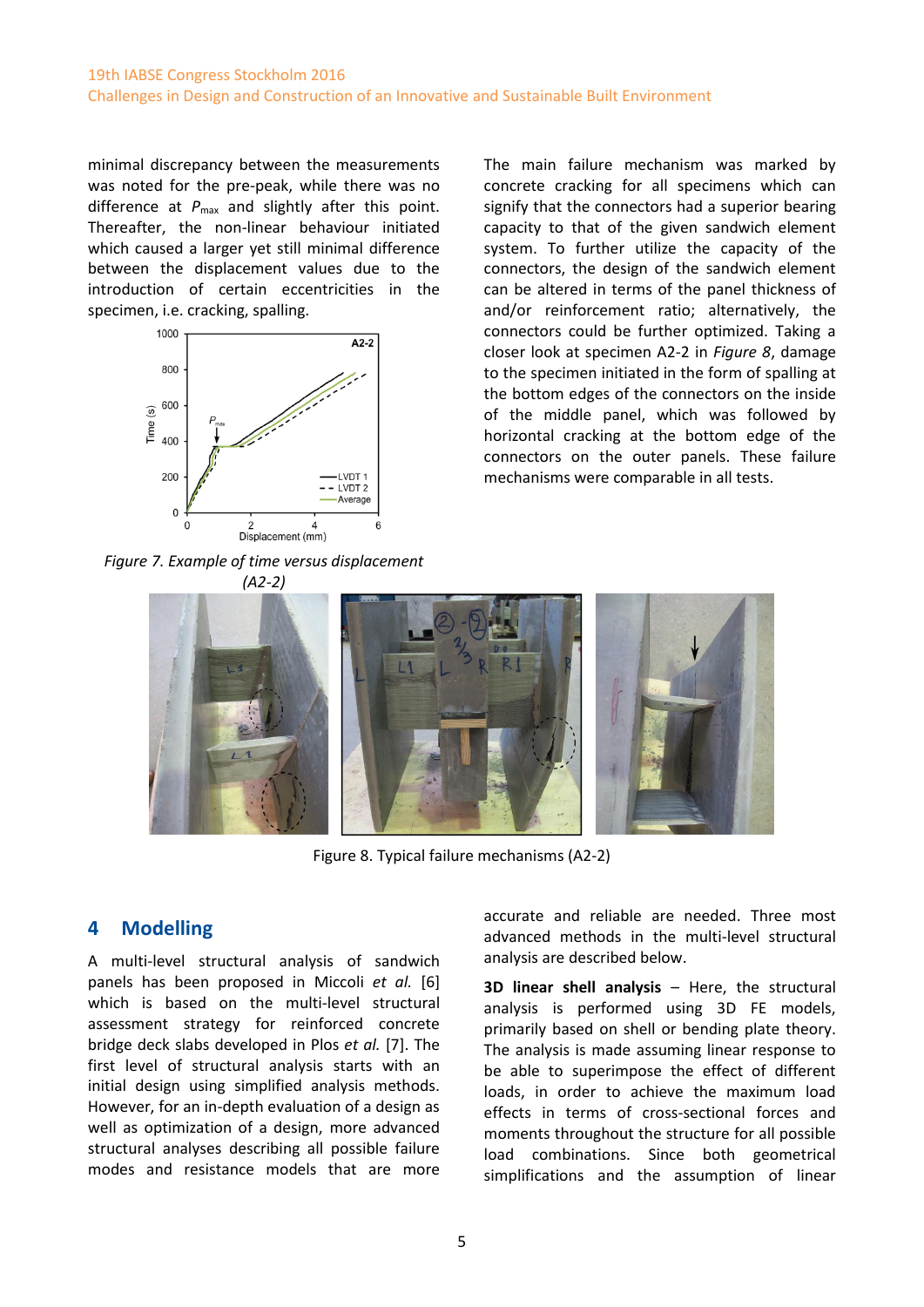material response result in unrealistic stress concentrations, and because the rebar are normally arranged in strips with equal bar diameter and spacing, the redistribution of the linear cross-sectional forces and moments are necessary. Recommendations on redistribution widths for bending moments and shear forces are given in Pacoste *et al.* [8]. The structural analysis can be seen as "linear elastic with limited redistribution" according to Eurocode 2 [9]. The load effect is then compared with corresponding resistance in similar way as in simplified analysis.

**3D non-linear shell analysis** – In a non-linear analysis, the loads are successively increased until failure of the structure is reached. In practice, due to the excessive amount of work it would require, non-linear analysis cannot be made for all possible load combinations, but only for the most critical loads. At this level, shell (or bending plate) finite elements are used. The reinforcement is included in the FE model but assumed to have perfect bond to the concrete; it is preferably modelled as embedded reinforcement layers in the shell elements, strengthening the concrete in the direction and at the level of the reinforcement bars. In such a model, bending failures will be reflected in the analysis, whereas out-of-plane shear, punching, or anchorage failures are not reflected. Instead they must be checked by local resistance models.

**3D non-linear continuum analysis** – Compared to the 3D non-linear shell analysis, the reinforcement is modelled using separate finite elements. Furthermore, the bond-slip behaviour of the interface between the reinforcement and the concrete is included. With a fine mesh, individual cracks can be studied and anchorage failure can be reflected in the analysis. With this level of accuracy in the structural analysis, the intention is that no major failure modes should be necessary to check using separate resistance models. In the present work, 3D non-linear continuum analysis has been used to model the structural behaviour of the shear tests, and to further optimize the design of the shear connectors and other parameters such as panel thickness.

### **4.1 3D non-linear continuum analysis of shear test**

Given the symmetry lines, only a quarter of the TRC panel was included in the FE model. Similar boundary conditions as in the experimental set-up were adopted in the FE model. Concrete and connectors were both modelled with 3D solid elements which are based on numerical integration with 1-point integration scheme over the volume. The mean element size was 10 mm. The textile reinforcement was modelled as grid reinforcement, embedded in solid elements corresponding to full interaction.

### **4.2 Material properties**

For the compressive behaviour of the concrete, a modified Thorenfeldt curve was used. The original Thorenfeldt curve describes the stress-strain relationship of a 300 mm long cylindered concrete specimen; see Figure 9. As the strain values in the curve are dependent on the specimen length, the strain needs to be modified to the length of the crushing elements in the model according to [11]. It was then assumed that crushing occurs in one element row above or below the embedded connectors; this was later verified in the analysis and therefore the Thorenfeldt curve was modified to the appropriate size of 10 mm; see Figure 9. For tensile behaviour of the concrete, the tension softening was taken into account using a predefined Hordijk´s curve in DIANA. The material properties adopted are reported in Table 2.



*Figure 9. Concrete behaviour in compression*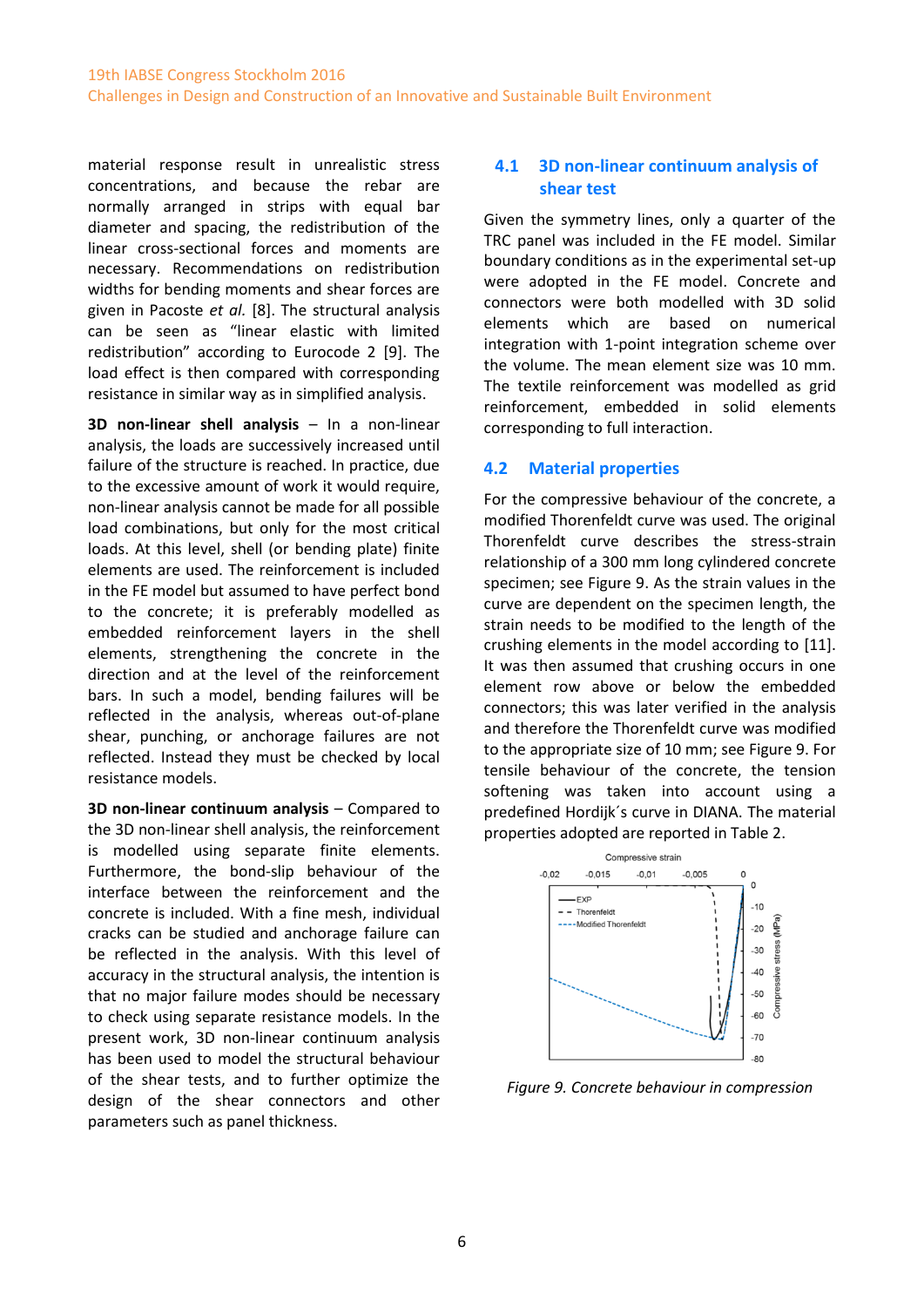#### 19th IABSE Congress Stockholm 2016

Challenges in Design and Construction of an Innovative and Sustainable Built Environment

|           | Compressive strength [MPa]                     | 70.8 |
|-----------|------------------------------------------------|------|
|           | Young's modulus [GPa]                          | 35.7 |
| Concrete  | Tensile strength [MPa]                         | 3.2  |
|           | Fracture energy [N/m]                          | 96   |
|           | Poisson's ratio [-]                            | 0.2  |
|           | Linear elastic material model                  |      |
| Textile   | Young's modulus [GPa]                          | 230  |
|           |                                                |      |
|           | Poisson's ratio [-]                            | 0.2  |
|           | <b>Non-Linear material model</b>               |      |
|           | Tensile strength [MPa]                         | 91.6 |
|           | Shear strength [MPa]                           | 69   |
|           | Young's modulus: $E_{(x)}$ and $E_{(y)}$ [GPa] | 24.4 |
| Connector | Young's modulus: $E_{(xy)}$ [GPa]              | 7.0  |

#### *Table 2. Material properties*

#### **4.3 Analysis procedure**

The crack model chosen for the concrete was a total strain based model with rotating crack approach. The effective bandwidth length was assumed to match the element sizes. An incremental static analysis was made using an explicitly specified load step size and a Newton– Raphson iterative scheme to solve the non-linear equilibrium equations.

#### **4.4 Results and discussion**

Three FE analyses were carried out using different material properties. The results in term of load versus average displacement curves, similar to that in Section 3, are shown in Figure 10. It is to say that the curve corresponding to experimental result represents the average of the three shear tests in Alternative 2; i.e. the average of A2-1, A2- 2 and A2-3.

In the first analysis (FE-1), the material properties presented in Table 2 were used. The analysis showed that the specimen failed at the load level of approx. 52,5 kN due to spalling of concrete on the inner panel just below the connectors. Thus, the analysis overestimated the ultimate resistance of the shear specimen by approximately 5%. However, shortly after the maximum capacity had reached, the load dropped to approximately 28 kN and followed by a plateau. At this point, a few bending cracks took place on the outer panel which grew with an increased load. Nonetheless, a relatively small stress level was observed in the connectors and in the textile reinforcement (in both inner and outer panels), and no sign of buckling in the TRC panels was observed. This indicates that the connectors were appropriately designed. Nevertheless, the maximum load resistance of the specimen was associated with the tensile strength of concrete on the inner TRC panel and the load level over the plateau was governed by the bending capacity of the outer TRC panel. To verify the conclusions above, two extra FE analyses were carried out as described below.

In the next analysis (FE-2), the tensile strength and compressive strength of concrete for the inner panel was increased by 30%, which hypothetically would have the same impact as if the thickness of the inner panel had been increased. The results shown in Figure 10 illustrate that the specimen exhibits the same failure mechanism as in analysis FE-1, and that the increased concrete strength has led to an increased load-carrying capacity of the specimen. This observation approves that the maximum load resistance of the specimen is associated with concrete strength on the inner TRC panel.



*Figure 10. Load versus average displacement for test Alternative 2 and three FE analyses*

In the third analysis (FE-3), the inner panel was modelled similar to that in analysis FE-1; whereas, the amount of textile reinforcement was increased by 30%. This analysis has shown